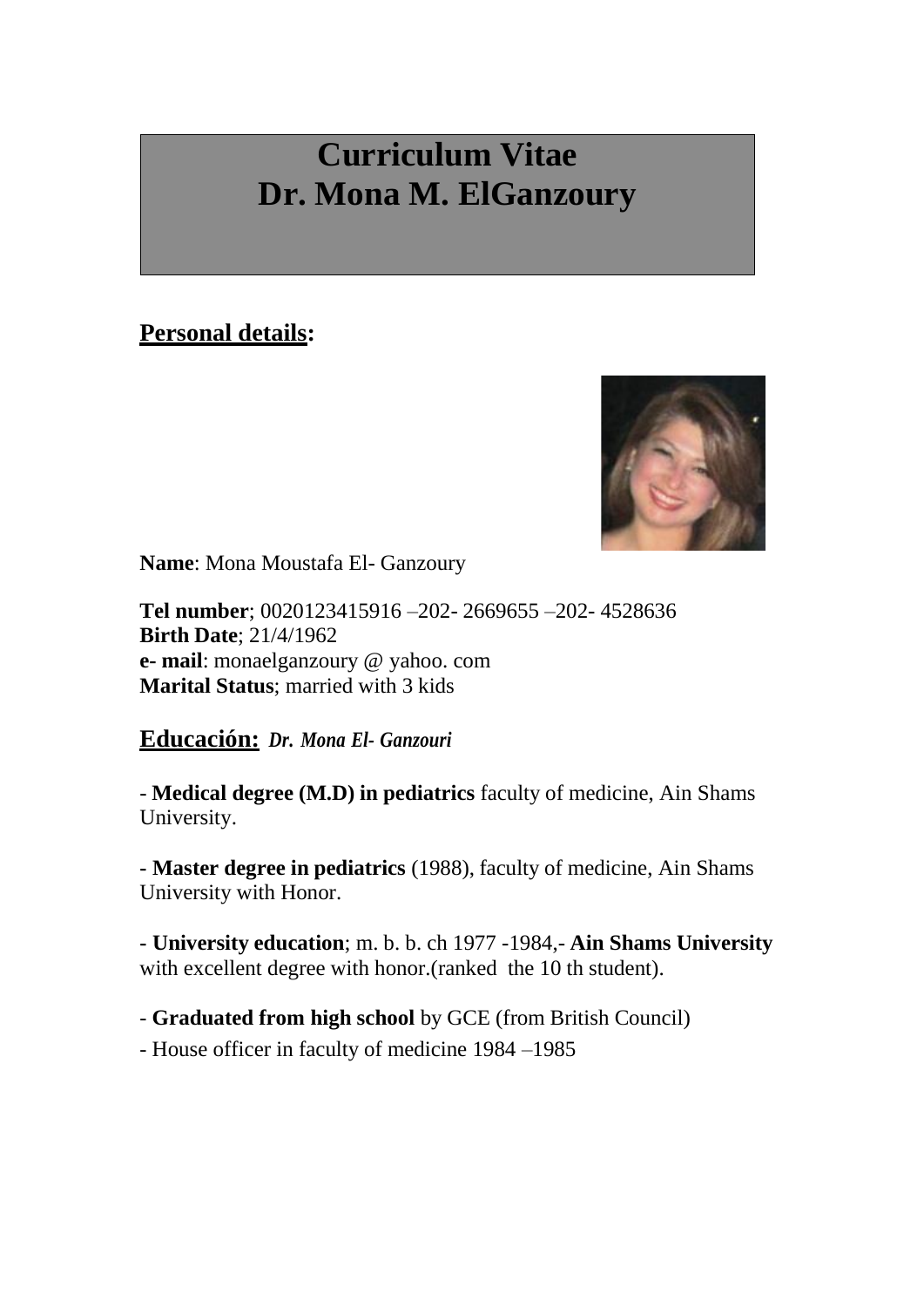- Resident in pediatrics dep (Ain Shams) 1986 - 1989

- Assistant lecturer of pediatrics. 1990 – 1993

- Lecturer of pediatrics. 1993 1998
- Assistant professor of pediatrics Ain Shams University 1998 2003
- Professor of pediatrics since 21/9/2003 till now

- Head of pediatric cardiology department Ain Shams University 2018

-Head of pediatric cardiopulmonary department and intensive care unit Ain Shams University 2018

**Current position:**

**Head of pediatric departments Ain Shams UNIVERSITY**

**head of pulmonology and Cardiology department Ain Shams University.** 

**Head of pediatrics department El Ganzoury Specialized hospital**

**Pediatric Societies Membership:**

## **Pediatric Societies memberships :**

- Member of Ain shams university pediatric clinics

- Member of pediatric cardiology Egyptian society

- Member of Egyptian pediatric society of allergy and immunology.

- Member of Egyptian neonatology society.
- Member of pan Arab society.
- Supervising post graduates thesis for master and medical degrees.
- Organizing various work shops as :

-Member of European society of cardiology

## **Publications**

-**Entral granulocyte colony stimulating factor and erythropoietin early in life improves feeding tolerance in preterm infants: a randomized controlled trial** J Pediatrics 2014

-**Size at birth and Insulin- like growth factor I and it's binding protein-1 among infants of Diabetic mothers** J Matern Fetal Neonatal med. 2014

-**Cochlear Dysfunction in Children Following Cardiac Bypass Surgery** ISRN Pediatric. 2012

-**Invivo effect of recombinant human granulocyte colony stimulating factor on neutrophilic expression on CD11b in septic neonates: a randomized controlled trial** Pediatric Hematol Oncol 2012

-**Infants of diabetic mothers: echocardiographic measurements and cord blood IGF-1 and IGFBP-1**